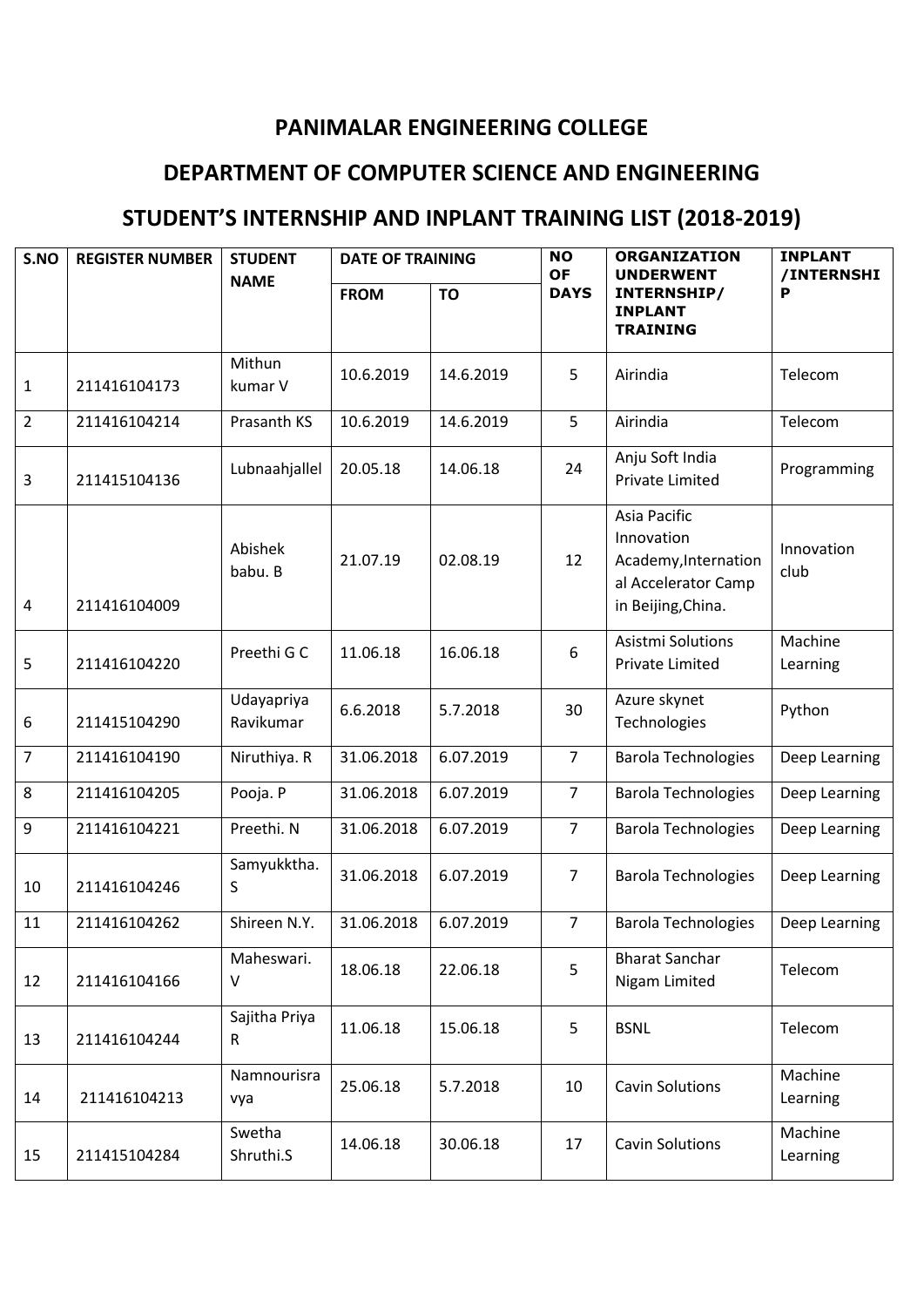| 16 | 211416104252 | S.Saraswathy                      | 03.12.18 | 07.12.18 | 5            | Cedebind<br>Technologies         | <b>JAVA</b>                   |
|----|--------------|-----------------------------------|----------|----------|--------------|----------------------------------|-------------------------------|
| 17 | 211416104126 | Kalanidhi P                       | 7.9.2018 | 7.9.2018 | $\mathbf{1}$ | code bind                        | Aptitude skills<br>and Coding |
| 18 | 211417104048 | <b>DEEPIKAT</b>                   | 7.9.2018 | 7.9.2018 | $\mathbf{1}$ | code bind                        | Aptitude skills<br>and Coding |
| 19 | 211417104049 | <b>DEVIKA</b><br><b>VINOD</b>     | 7.9.2018 | 7.9.2018 | $\mathbf{1}$ | code bind                        | Aptitude skills<br>and Coding |
| 20 | 211417104139 | MAHALAKSH<br>MI <sub>D</sub>      | 7.9.2018 | 7.9.2018 | $\mathbf{1}$ | code bind                        | Aptitude skills<br>and Coding |
| 21 | 211417104145 | MEENAKSHI<br>G                    | 7.9.2018 | 7.9.2018 | $\mathbf{1}$ | code bind                        | Aptitude skills<br>and Coding |
| 22 | 211416104250 | <b>BALUMURI</b><br><b>AMRUTHA</b> | 7.9.2018 | 7.9.2018 | $\mathbf{1}$ | code bind                        | Aptitude skills<br>and Coding |
| 23 | 211417104003 | <b>ABISHEK R</b>                  | 7.9.2018 | 7.9.2018 | $\mathbf{1}$ | code bind                        | Aptitude skills<br>and Coding |
| 24 | 211417104009 | <b>AJAY KUMAR</b><br>R            | 7.9.2018 | 7.9.2018 | 1            | code bind                        | Aptitude skills<br>and Coding |
| 25 | 211417104016 | ANDREW<br><b>KEVIN JONES</b><br>J | 7.9.2018 | 7.9.2018 | $\mathbf{1}$ | code bind                        | Aptitude skills<br>and Coding |
| 26 | 211417104018 | <b>ANIRUDH S</b>                  | 7.9.2018 | 7.9.2018 | $\mathbf{1}$ | code bind                        | Aptitude skills<br>and Coding |
| 27 | 211417104190 | PRADEEP P                         | 7.9.2018 | 7.9.2018 |              | $1$ code bind                    | Aptitude skills<br>and Coding |
| 28 | 211415104174 | C.Nithish                         | 03.12.18 | 07.12.18 | 5            | <b>DLK Career</b><br>Development | Web<br>development            |
| 29 | 211416104138 | Karthikeyan<br>A                  | 03.12.18 | 07.12.18 | 5            | <b>DLK Career</b><br>Development | Web<br>development            |
| 30 | 211416104139 | Karthikeyan<br>P                  | 03.12.18 | 07.12.18 | 5            | <b>DLK Career</b><br>Development | Web<br>development            |
| 31 | 211416104183 | R.Naveen<br>Kumar                 | 03.12.18 | 07.12.18 | 5            | <b>DLK Career</b><br>Development | Web<br>development            |
| 32 | 211415104265 | Sneha Susan<br>Thomas             | 30.05.18 | 30.06.18 | 30           | Eye open<br>Technologies         | Middleware                    |
| 33 | 211415104326 | Muthuselvi.<br>$\mathsf R$        | 25.06.18 | 30.06.18 | 6            | Global Techno<br>solutions       | Python<br>Programming         |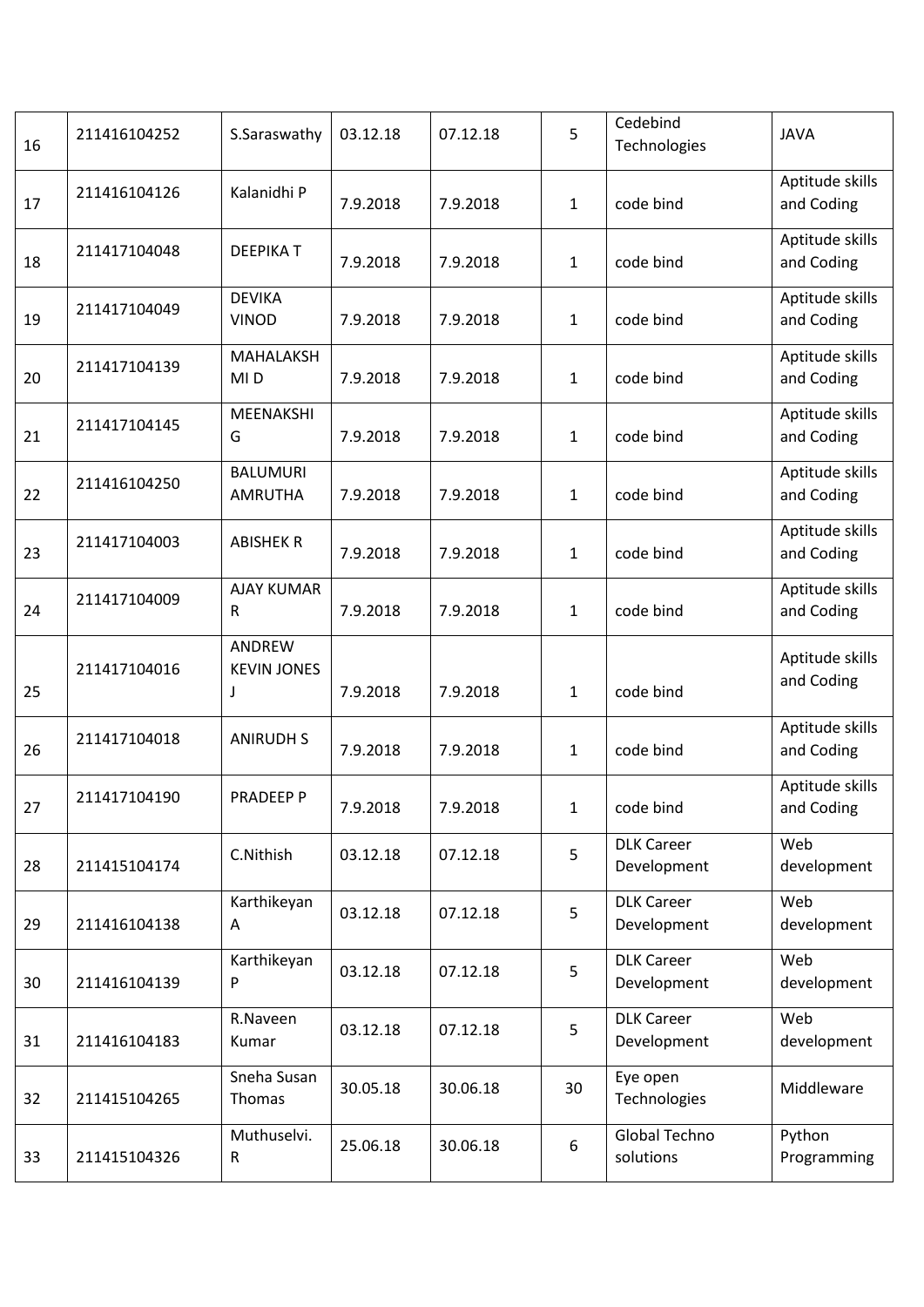| 34 | 211415104262 | Sirushtika. A          | 29.05.18 | 2.6.2018 | 5              | Global Techno<br>solutions           | Python<br>Programming      |
|----|--------------|------------------------|----------|----------|----------------|--------------------------------------|----------------------------|
| 35 | 211415104264 | Sneha. S               | 30.05.18 | 23.06.18 | 24             | <b>Global Techno</b><br>solutions    | Python<br>Programming      |
| 36 | 211415104269 | Sriyamini G            | 18.06.18 | 23.06.18 | 6              | <b>Global Techno</b><br>solutions    | Python<br>Programming      |
| 37 | 211415104279 | Swathi. T              | 30.05.18 | 23.06.18 | 24             | <b>Global Techno</b><br>solutions    | Python<br>Programming      |
| 38 | 211415104281 | Swetha P               | 30.05.18 | 23.06.18 | 24             | <b>Global Techno</b><br>solutions    | Python<br>Programming      |
| 39 | 211419104303 | Vijayalakshm<br>i.K    | 29.05.18 | 2.6.2018 | 4              | Global Techno<br>solutions           | Python<br>Programming      |
| 40 | 211415104313 | Yuvalakshmi.<br>L      | 18.06.18 | 23.06.18 | 6              | <b>Global Techno</b><br>solutions    | Python<br>Programming      |
| 41 |              | J.Deepthi              | 30.11.18 | 18.12.18 | 19             | <b>Hewlett Packard</b><br>Enterprise | Hardware and<br>Networking |
| 42 | 211416104130 | S.Kamatchi<br>Karthika | 30.11.18 | 18.12.18 | 19             | <b>Hewlett Packard</b><br>Enterprise | Hardware and<br>Networking |
| 43 | 211416104053 | T.M.Brindha            | 30.11.18 | 18.12.18 | 19             | <b>Hewlett Packard</b><br>Enterprise | Hardware and<br>Networking |
| 44 | 211415104018 | Aparna<br>Ramesh       | 16.05.18 | 15.06.18 | $\overline{2}$ | Hexaware                             | Software<br>Testing        |
| 45 | 211415104197 | G.Priyadarshi<br>ni    | 04.02.19 | 31.03.19 | 57             | Ilink Systems Pvt. Ltd               | Mobile App<br>Development  |
| 46 | 211416104194 | S.Nivetha              | 03.12.18 | 07.12.18 | 5              | Infogro Technologies                 | Mobile App<br>Development  |
| 47 | 211417104002 | Abinaya                | 14.01.19 | 14.04.19 | 120            | Infosys                              | Programming                |
| 48 | 211415104006 | Abirami                | 14.01.19 | 14.04.19 | 120            | Infosys                              | Programming                |
| 49 | 211416104017 | Akash                  | 14.01.19 | 14.04.19 | 120            | Infosys                              | Programming                |
| 50 | 211416104017 | Akash                  | 14.01.19 | 14.04.19 | 120            | Infosys                              | Programming                |
| 51 | 211415104021 | Arthy                  | 14.01.19 | 14.04.19 | 120            | Infosys                              | Programming                |
| 52 | 211415104027 | Ashwathi               | 14.01.19 | 14.04.19 | 120            | Infosys                              | Programming                |
| 53 | 211415104029 | Avulavineeth           | 14.01.19 | 14.04.19 | 120            | Infosys                              | Programming                |
| 54 | 211415104030 | Awdhilihthis<br>ham    | 14.01.19 | 14.04.19 | 120            | Infosys                              | Programming                |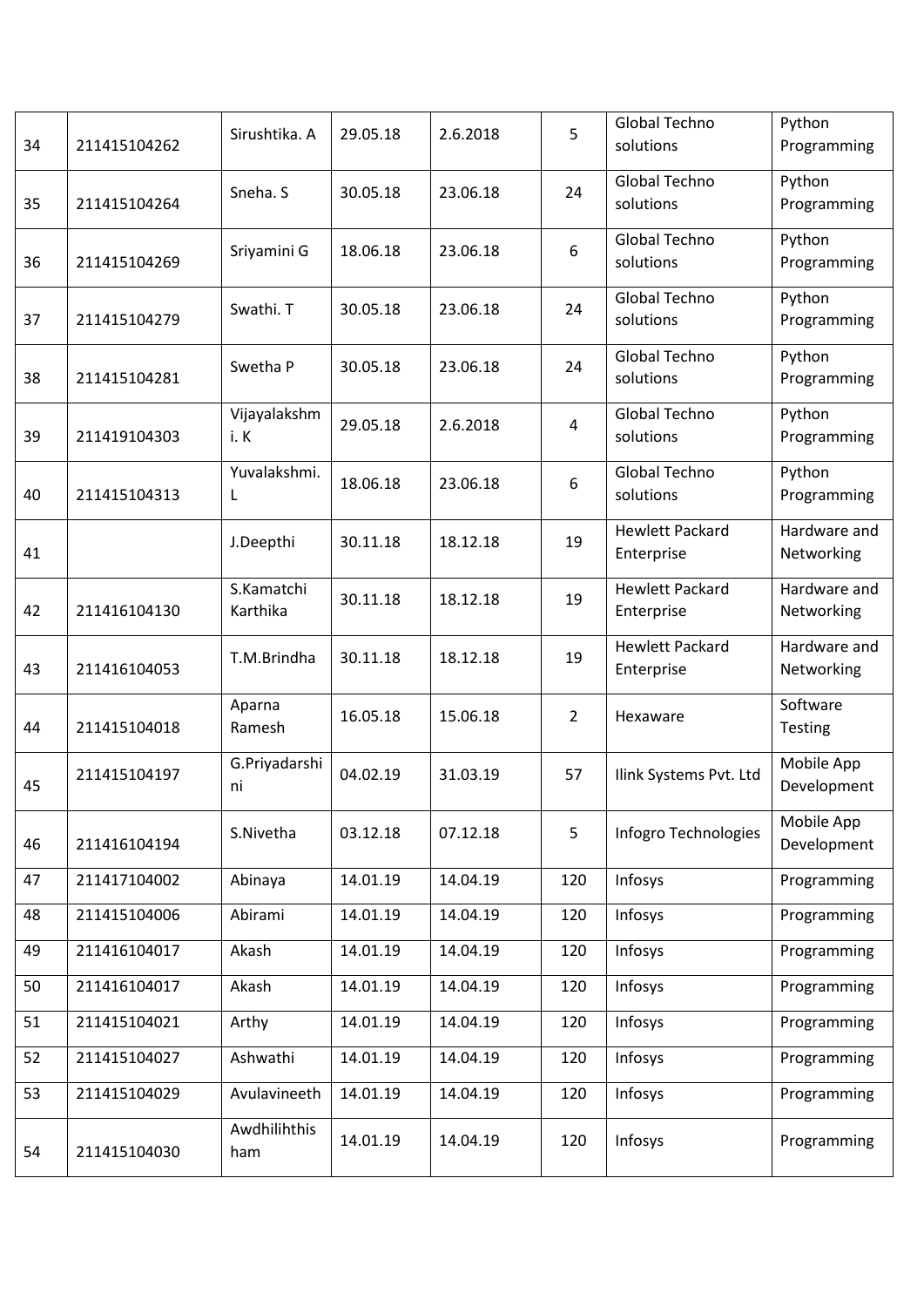| 55 | 211415104048 | Chitrapriyaa                     | 14.01.19 | 14.04.19 | 120 | Infosys | Programming |
|----|--------------|----------------------------------|----------|----------|-----|---------|-------------|
| 56 | 211415104171 | Nishakar<br>Shanmugasu<br>ndaram | 14.01.19 | 14.04.19 | 120 | Infosys | Programming |
| 57 | 211415104056 | Dharinipriya                     | 14.01.19 | 14.04.19 | 120 | Infosys | Programming |
| 58 | 211415104058 | Dinakaran                        | 14.01.19 | 14.04.19 | 120 | Infosys | Programming |
| 59 | 211415104061 | Divakar                          | 14.01.19 | 14.04.19 | 120 | Infosys | Programming |
| 60 | 211415104062 | Dukemervyn                       | 14.01.19 | 14.04.19 | 120 | Infosys | Programming |
| 61 | 211415104064 | Efficiacarolin                   | 14.01.19 | 14.04.19 | 120 | Infosys | Programming |
| 62 | 211415104069 | Gayathri                         | 14.01.19 | 14.04.19 | 120 | Infosys | Programming |
| 63 | 211415104070 | Geetha                           | 14.01.19 | 14.04.19 | 120 | Infosys | Programming |
| 64 | 211415104074 | Gokulraj                         | 14.01.19 | 14.04.19 | 120 | Infosys | Programming |
| 65 | 211415104076 | Gopinath                         | 14.01.19 | 14.04.19 | 120 | Infosys | Programming |
| 66 | 211415104084 | Harikeshav                       | 14.01.19 | 14.04.19 | 120 | Infosys | Programming |
| 67 | 211415104085 | Harini                           | 14.01.19 | 14.04.19 | 120 | Infosys | Programming |
| 68 |              | Harshinisrira                    | 14.01.19 | 14.04.19 | 120 | Infosys | Programming |
| 69 | 211415104097 | Janani                           | 14.01.19 | 14.04.19 | 120 | Infosys | Programming |
| 70 | 211415104106 | Kamalesh                         | 14.01.19 | 14.04.19 | 120 | Infosys | Programming |
| 71 | 211415104108 | Kanmani                          | 14.01.19 | 14.04.19 | 120 | Infosys | Programming |
| 72 | 211415104112 | Kavya                            | 14.01.19 | 14.04.19 | 120 | Infosys | Programming |
| 73 | 211415104112 | Keerthana                        | 14.01.19 | 14.04.19 | 120 | Infosys | Programming |
| 74 | 211415104116 | Keertthana                       | 14.01.19 | 14.04.19 | 120 | Infosys | Programming |
| 75 | 211415104123 | Kowsalya                         | 14.01.19 | 14.04.19 | 120 | Infosys | Programming |
| 76 | 211415104126 | Krishnaveni                      | 14.01.19 | 14.04.19 | 120 | Infosys | Programming |
| 77 | 211415104130 | Lavanya                          | 14.01.19 | 14.04.19 | 120 | Infosys | Programming |
| 78 | 211415104163 | Narmada                          | 14.01.19 | 14.04.19 | 120 | Infosys | Programming |
| 79 | 211415104164 | Naveen                           | 14.01.19 | 14.04.19 | 120 | Infosys | Programming |
| 80 | 211415104171 | Nishakar                         | 14.01.19 | 14.04.19 | 120 | Infosys | Programming |
| 81 | 211415104180 | Pavendhan                        | 14.01.19 | 14.04.19 | 120 | Infosys | Programming |
| 82 | 211415104201 | Ragapooja                        | 14.01.19 | 14.04.19 | 120 | Infosys | Programming |
| 83 | 211415104214 | Reddyvarihar                     | 14.01.19 | 14.04.19 | 120 | Infosys | Programming |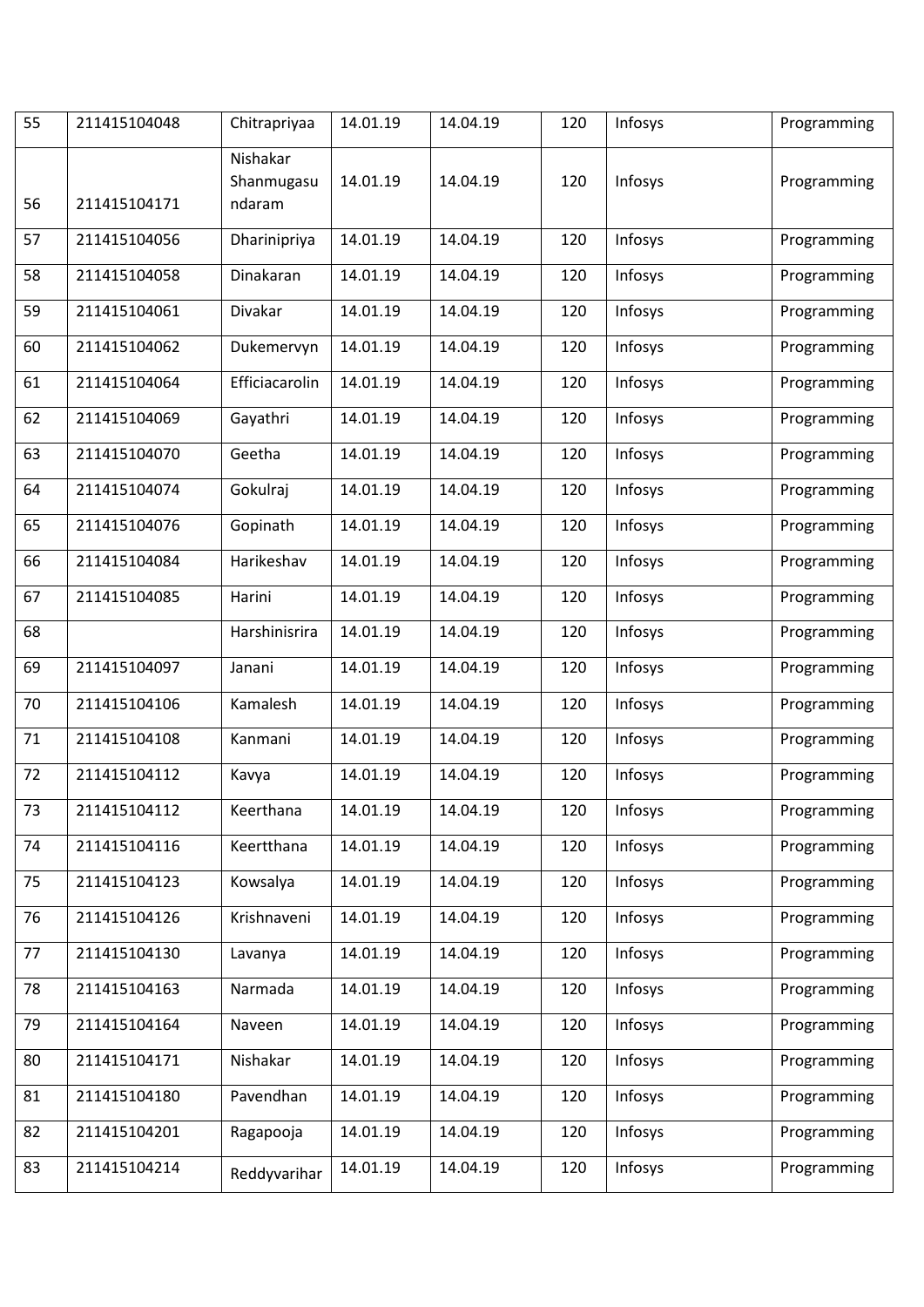|     |              | shitha                             |            |            |         |            |                    |
|-----|--------------|------------------------------------|------------|------------|---------|------------|--------------------|
| 84  | 211415104216 | Renuchand                          | 14.01.19   | 14.04.19   | 120     | Infosys    | Programming        |
| 85  | 211415104220 | Rohitsurya                         | 14.01.19   | 14.04.19   | 120     | Infosys    | Programming        |
| 86  | 211415104229 | Saimanohar                         | 14.01.19   | 14.04.19   | 120     | Infosys    | Programming        |
| 87  | 211415104239 | Saranaya                           | 14.01.19   | 14.04.19   | 120     | Infosys    | Programming        |
| 88  | 211415104240 | Saranya                            | 14.01.19   | 14.04.19   | 120     | Infosys    | Programming        |
| 89  | 211415104257 | Shobanapriy<br>a                   | 14.01.19   | 14.04.19   | 120     | Infosys    | Programming        |
| 90  | 211415104259 | Shwetha                            | 14.01.19   | 14.04.19   | 120     | Infosys    | Programming        |
| 91  | 211415104268 | Srisathia                          | 14.01.19   | 14.04.19   | 120     | Infosys    | Programming        |
| 92  | 211415104277 | Suvarnalaksh<br>mi                 | 14.01.19   | 14.04.19   | 120     | Infosys    | Programming        |
| 93  | 211415104281 | Swetha                             | 14.01.19   | 14.04.19   | 120     | Infosys    | Programming        |
| 94  | 211415104253 | Udayapriya                         | 14.01.19   | 14.04.19   | 120     | Infosys    | Programming        |
| 95  | 211415104302 | Vijay                              | 14.01.19   | 14.04.19   | 120     | Infosys    | Programming        |
| 96  | 211416104149 | Konidina Sri<br>Charan<br>Chowdary | 11.11.2018 | 18.11.2018 | 8       | Infosysis' | Programming        |
| 97  | 211416104228 | Rahul M                            | 11.11.2018 | 18.11.2018 | 8       | Infosysis' | Programming        |
| 98  | 211416104230 | Ramesh<br>Sharma P                 | 11.11.2018 | 18.11.2018 | 8       | Infosysis' | Programming        |
| 99  | 211417104038 | <b>BRIGHTLIN</b><br>SELVAMARY<br>A | 11.11.2018 | 18.11.2018 | 8       | Infosysis' | Programming        |
| 100 | 211417104002 | <b>ABHINAYA R</b>                  | 11.11.2018 | 18.11.2018 | 8       | Infosysis' | Programming        |
| 101 | 211417104004 | <b>ABITHA C</b>                    | 11.11.2018 | 18.11.2018 | 8       | Infosysis' | Programming        |
| 102 | 211417104110 | KARTHIKEYA<br>N <sub>S</sub>       | 11.11.2018 | 18.11.2018 | 8       | Infosysis' | Programming        |
| 103 | 211417104017 | <b>ANERUDH R</b>                   | 11.11.2018 | 18.11.2018 | 8       | Infosysis' | Programming        |
| 104 | 211417104242 | <b>SANTHOSH S</b>                  | 11.11.2018 | 18.11.2018 | $\bf 8$ | Infosysis' | Programming        |
| 105 | 211417104035 | <b>BHAGYA</b><br>SREE CR           | 09-05-2018 | 09-12-2018 | 8       | Infosystem | Web<br>development |
| 106 | 211417104047 | <b>DEEPIKAP</b>                    | 09-05-2018 | 09-12-2018 | $\bf 8$ | Infosystem | Web<br>development |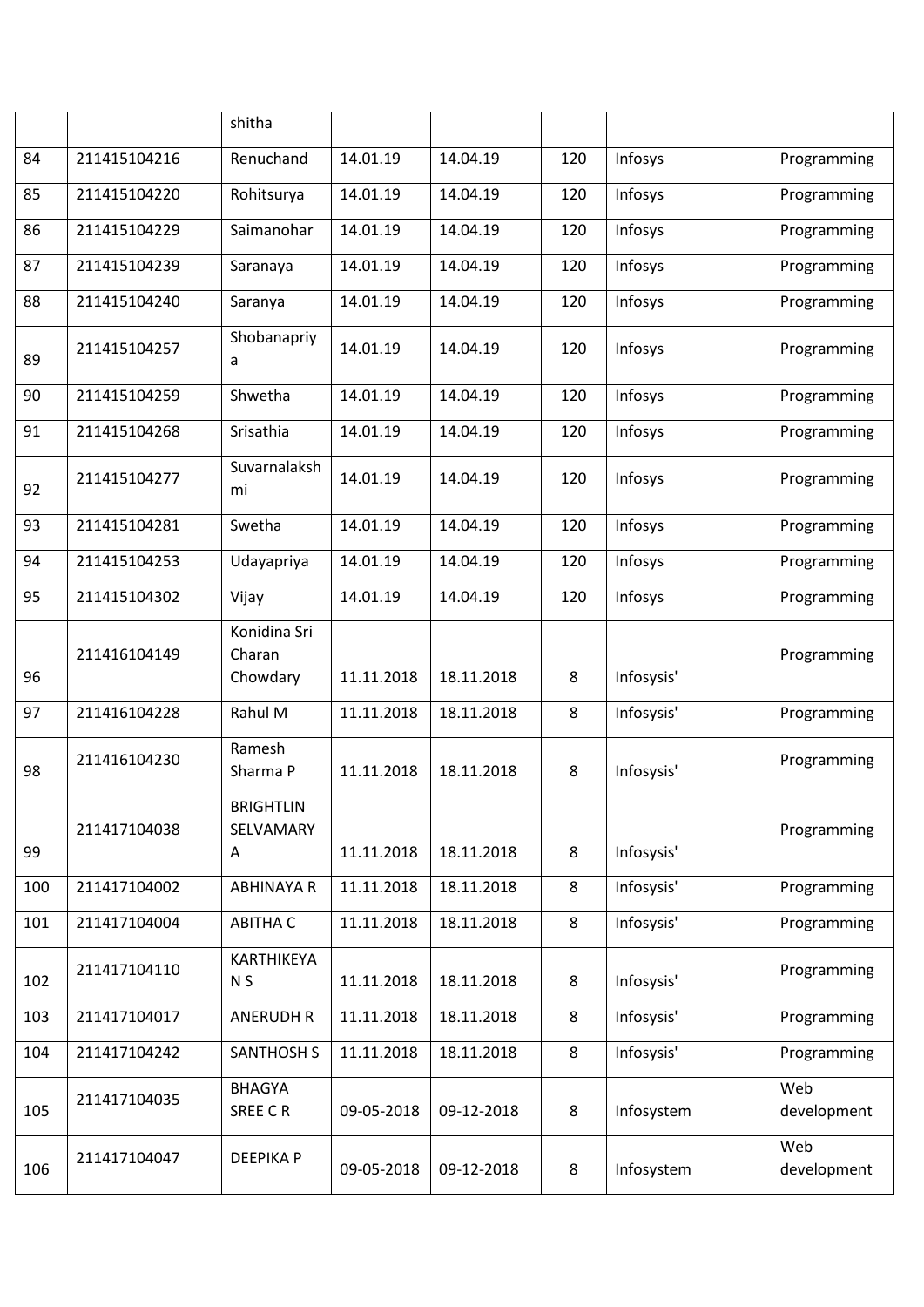| 107 | 211417104067 | <b>GIRISWARNA</b><br>R                | 09-05-2018 | 09-12-2018 | 8                       | Infosystem | Web<br>development              |
|-----|--------------|---------------------------------------|------------|------------|-------------------------|------------|---------------------------------|
| 108 | 211417104138 | <b>MADHUSRIV</b>                      | 09-05-2018 | 09-12-2018 | 8                       | Infosystem | Web<br>development              |
| 109 | 211417104142 | MANGAMM<br><b>AGARI</b><br>PANITHAVYA | 09-05-2018 | 09-12-2018 | 8                       | Infosystem | Web<br>development              |
| 110 | 211417104037 | <b>BHAVANA P</b>                      | 09-05-2018 | 09-12-2018 | 8                       | Infosystem | Web<br>development              |
| 111 | 211417104112 | <b>KARTHIK</b><br>YOGI <sub>S</sub>   | 09-05-2018 | 09-12-2018 | 8                       | Infosystem | Web<br>development              |
| 112 | 211417104501 | RIYAZUDEEN<br>S                       | 09-05-2018 | 09-12-2018 | 8                       | Infosystem | Web<br>development              |
| 113 | 211417104276 | <b>SURESH</b><br><b>KANNAN K</b>      | 09-05-2018 | 09-12-2018 | 8                       | Infosystem | Web<br>development              |
| 114 | 211415104142 | Manoshinee<br>$\mathsf{N}$            | 4.6.2018   | 8.6.2018   | 5                       | Infoziant  | Inter personal<br><b>Skills</b> |
| 115 | 211415104326 | Muthuselvi.<br>R                      | 11.6.2018  | 15.06.18   | 5                       | Infoziant  | Inter personal<br><b>Skills</b> |
| 116 | 211415104269 | Sriyamini G                           | 6.6.2018   | 15.06.18   | 10                      | Infoziant  | Inter personal<br><b>Skills</b> |
| 117 | 211415104273 | Suneetha<br>S.M                       | 11.6.2018  | 15.06.18   | 5                       | Infoziant  | Inter personal<br><b>Skills</b> |
| 118 | 211415104278 | Swarnamuki.<br>R                      | 11.6.2018  | 15.06.18   | 5                       | Infoziant  | Inter personal<br><b>Skills</b> |
| 119 | 211415104293 | Varalakshmi.<br>G                     | 11.6.2018  | 15.06.18   | 5                       | Infoziant  | Inter personal<br><b>Skills</b> |
| 120 | 211415104313 | Yuvalakshmi.<br>L                     | 6.6.2018   | 15.06.18   | 10                      | Infoziant  | Inter personal<br><b>Skills</b> |
| 121 | 211416104002 | Abarna J                              | 8/13/2018  | 8/16/2018  | 4                       | Infoziant  | Inter personal<br><b>Skills</b> |
| 122 | 211416104007 | Abinaya R<br>(14.6.99)                | 8/13/2018  | 8/16/2018  | $\overline{\mathbf{4}}$ | Infoziant  | Inter personal<br><b>Skills</b> |
| 123 | 211416104011 | Aishwarya V                           | 8/13/2018  | 8/16/2018  | 4                       | Infoziant  | Inter personal<br><b>Skills</b> |
| 124 | 211416104156 | Kumudha B                             | 8/13/2018  | 8/16/2018  | 4                       | Infoziant  | Inter personal<br><b>Skills</b> |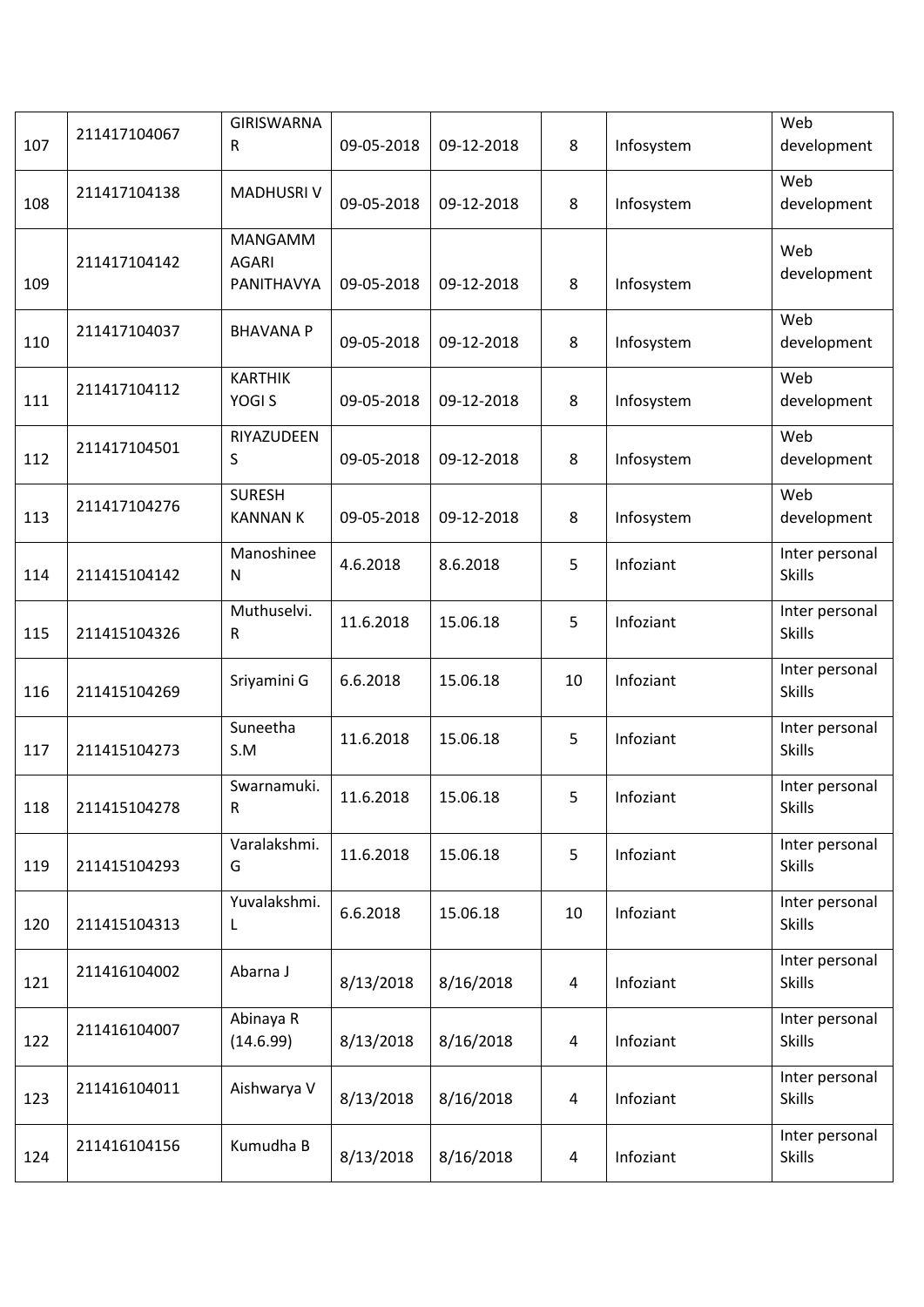| 125 | 211416104161 | Lavanya K P                    | 8/13/2018  | 8/16/2018  | $\overline{4}$ | Infoziant                                     | Inter personal<br><b>Skills</b> |
|-----|--------------|--------------------------------|------------|------------|----------------|-----------------------------------------------|---------------------------------|
| 126 | 211416104167 | Manasa N R                     | 8/13/2018  | 8/16/2018  | 4              | Infoziant                                     | Inter personal<br><b>Skills</b> |
| 127 | 211416104171 | Meenakshi K<br>N               | 8/13/2018  | 8/16/2018  | 4              | Infoziant                                     | Inter personal<br><b>Skills</b> |
| 128 | 211416104229 | Rajkumar R S                   | 8/13/2018  | 8/16/2018  | 4              | Infoziant                                     | Inter personal<br><b>Skills</b> |
| 129 | 211416104115 | Jegan<br>Rosario M             | 8/13/2018  | 8/16/2018  | 4              | Infoziant                                     | Inter personal<br><b>Skills</b> |
| 130 | 211416104119 | Joe Nikhil V                   | 8/13/2018  | 8/16/2018  | 4              | Infoziant                                     | Inter personal<br><b>Skills</b> |
| 131 | 211415104169 | E.Nikitha                      | 21.05.18   | 25.05.18   | 5              | Infoziant System Pvt.<br>Limited              | Inter personal<br><b>Skills</b> |
| 132 | 211417104280 | T.Suvathi                      | 29.11.18   | 14.12.18   | 15             | Infoziant System Pvt.<br>Limited              | Inter personal<br><b>Skills</b> |
| 133 | 211415104255 | Sharon Ratna                   | 02.02.2018 | 30.03.2018 | 60             | Internshala                                   | Mobile App<br>Development       |
| 134 | 211416104166 | V.Maheshwa<br>ri               | 01.09.18   | 01.11.18   | 90             | Internshala, Scholiver<br>se Educare Pvt Ltd. | Mobile App<br>Development       |
| 135 | 211416104019 | A.Akshaya                      | 27.12.18   | 31.12.18   | 5              | Kaashiv Infotech                              | Web<br>development              |
| 136 | 211415104128 | Lakshana. B                    | 1.6.2018   | 5.6.2018   | 5              | Kaashiv Infotech                              | Web<br>development              |
| 137 | 211416104122 | M.Junaita<br>Sarah Rachel      | 14.12.18   | 18.12.18   | 5              | Kaashiv Infotech                              | Web<br>development              |
| 138 | 211417104174 | Nivedhitha<br>Ravichandra<br>n | 27.11.18   | 01.12.18   | 5              | Kaashiv Infotech                              | Web<br>development              |
| 139 | 211416104061 | R.Deepitha                     | 14.12.18   | 18.12.18   | 5              | Kaashiv Infotech                              | Web<br>development              |
| 140 | 211417104253 | Shanmugam<br>Mithra            | 27.11.18   | 01.12.18   | 5              | Kaashiv Infotech                              | Web<br>development              |
| 141 | 211415104270 | SruthiSri. S                   | 6.6.2018   | 12.6.2018  | 7              | Kaashiv Infotech                              | Web<br>development              |
| 142 | 211415104286 | Tasneem<br>Sultana. S          | 1.6.2018   | 5.6.2018   | 5              | Kaashiv Infotech                              | Web<br>development              |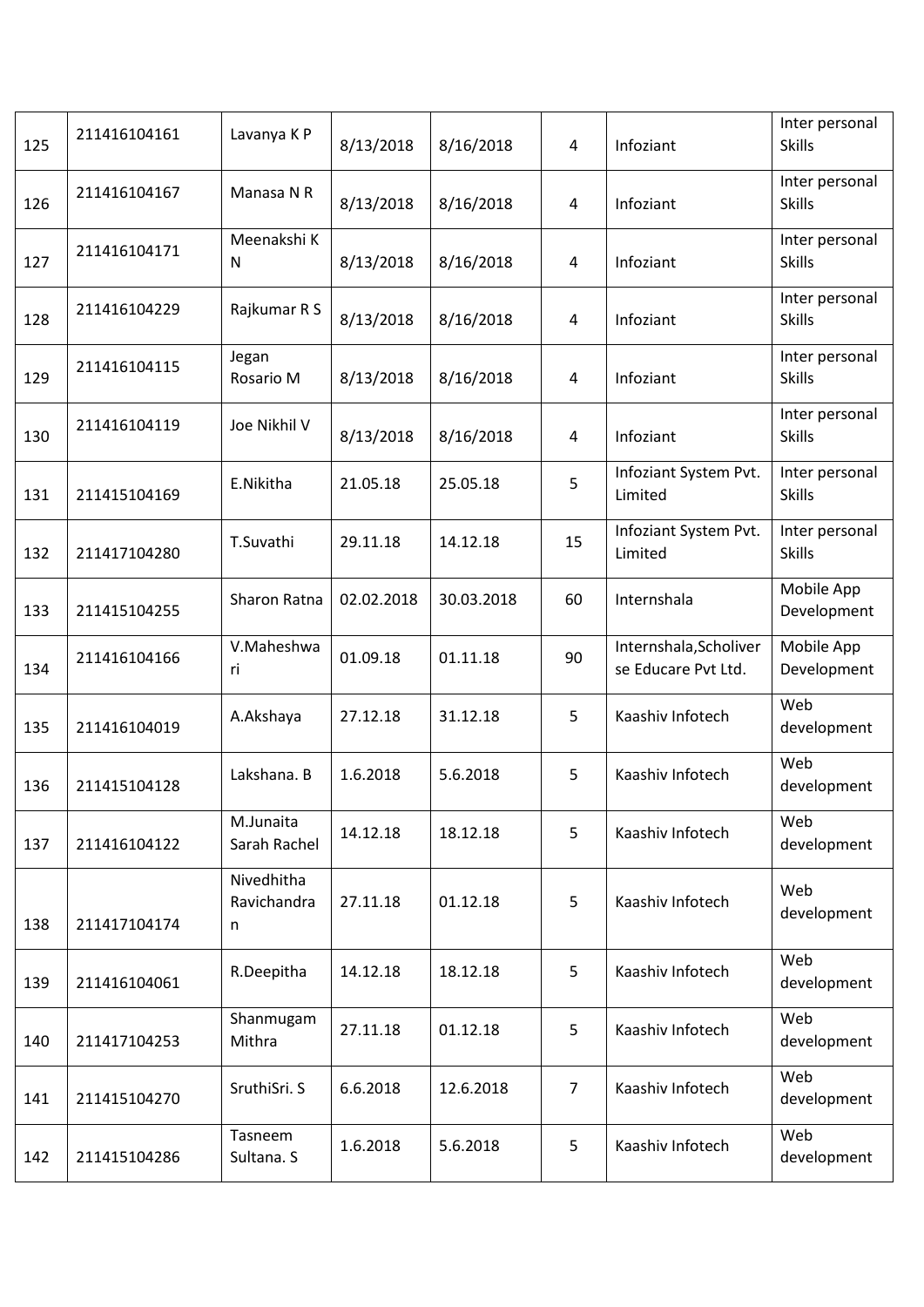| 143 | 211415104184 | Devika Vinod                | 25.11.18   | 04.12.18   | 10               | Kaashiv Infotech                         | Web<br>development         |
|-----|--------------|-----------------------------|------------|------------|------------------|------------------------------------------|----------------------------|
| 144 | 211415104178 | V.Pavithra                  | 25.11.18   | 29.11.18   | 5                | Kaashiv Infotech                         | Web<br>development         |
| 145 | 211415104186 | M.Nisha                     | 27.11.18   | 01.12.18.  | 5                | Kaashiv Infotech                         | Web<br>development         |
| 146 | 211415104185 | Navanisha                   | 25.11.18   | 29.11.18   | 5                | Kaashiv Infotech                         | Web<br>development         |
| 147 | 211416104078 | Ezhiloviya                  | 21.05.19   | 25.05.19   | 5                | Kaashiv Infotech                         | Web<br>development         |
| 148 | 211417104253 | M.Preethi                   | 27.11.18   | 01.12.18   | 5                | Kashiv Infotesh                          | Web<br>development         |
| 149 | 211416104116 | Jerome<br>Santhiyavu        | 06.05.19   | 06.06.19   | 30               | <b>Maximl Labs Private</b><br>Ltd.       | Artificial<br>Intelligence |
| 150 | 211415104034 | BalasakthiSar<br>avanan.M   | 02.01.19   | 01.05.19   | 150              | Multicore Ware India<br>Pvt Ltd.         | Hardware and<br>Networking |
| 151 | 211415104197 | G.Priyadarshi<br>ni         | 18.06.18   | 30.06.18   | 12               | Nohitatu<br>Technologies Pvt.<br>Limited | <b>Cyber Security</b>      |
| 152 | 211416104167 | N.R.Manasa                  | 04.06.18   | 11.06.18   | 8                | <b>Oneyes Technologies</b>               | Machine<br>Learning        |
| 153 | 211415104263 | Sneha. G                    | 11.6.2018  | 15.06.18   | 5                | Pantech Pro Ed<br>Solutions              | Machine<br>Learning        |
| 154 | 211415104197 | G.Priyadarshi<br>ni         | 11.06.18   | 15.06.18   | 6                | <b>Pantech Solutions</b>                 | Web<br>development         |
| 155 | 211415104198 | R.Priyadarshi<br>ni         | 11.06.18   | 15.06.18   | 5                | <b>Pantech Solutions</b>                 | Web<br>development         |
| 156 | 211416104005 | Abinaya R<br>(21.8.98)      | 10-05-2018 | 10-10-2018 | 6                | <b>Redbck It Solutions</b>               | Web<br>development         |
| 157 | 211416104020 | Alagudevi A                 | 10-05-2018 | 10-10-2018 | $\boldsymbol{6}$ | <b>Redbck It Solutions</b>               | Web<br>development         |
| 158 | 211416104160 | Lalitha<br>Parameswari<br>V | 10-05-2018 | 10-10-2018 | 6                | <b>Redbck It Solutions</b>               | Web<br>development         |
| 159 | 211416104166 | Maheswari V                 | 10-05-2018 | 10-10-2018 | 6                | <b>Redbck It Solutions</b>               | Web<br>development         |
| 160 | 211416104175 | Mohammad                    | 10-05-2018 | 10-10-2018 | 6                | <b>Redbck It Solutions</b>               | Web                        |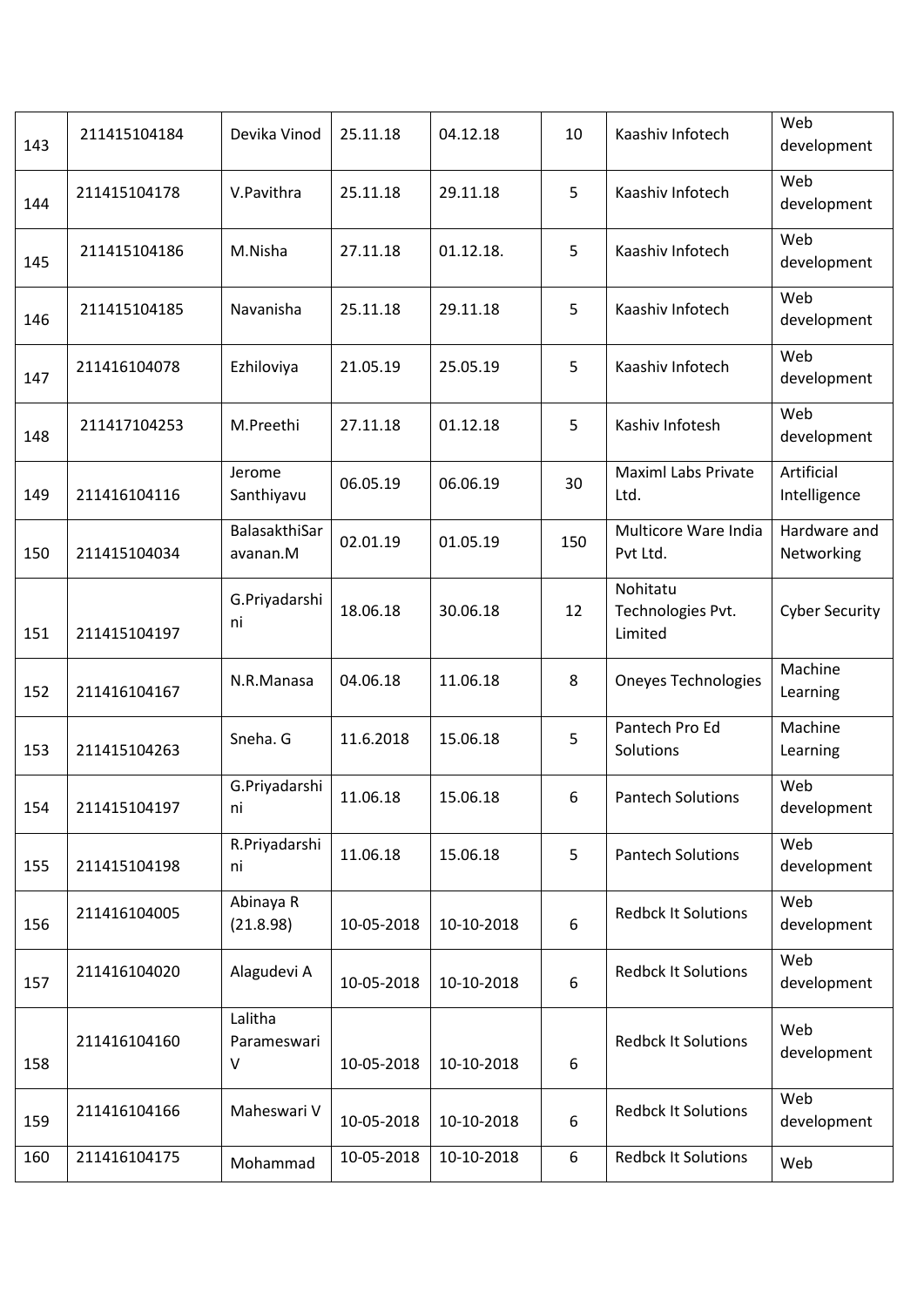|     |              | Reyaz R                      |            |            |                |                                                    | development                |
|-----|--------------|------------------------------|------------|------------|----------------|----------------------------------------------------|----------------------------|
| 161 | 211416104113 | Jayasurya M                  | 10-05-2018 | 10-10-2018 | 6              | <b>Redbck It Solutions</b>                         | Web<br>development         |
| 162 | 211417104051 | <b>DHARSHINI A</b>           | 10-05-2018 | 10-10-2018 | 6              | <b>Redbck It Solutions</b>                         | Web<br>development         |
| 163 | 211417104144 | <b>MEENAK</b>                | 10-05-2018 | 10-10-2018 | 6              | <b>Redbck It Solutions</b>                         | Web<br>development         |
| 164 | 211417104107 | <b>KAMESWAR</b><br>AN K      | 10-05-2018 | 10-10-2018 | 6              | <b>Redbck It Solutions</b>                         | Web<br>development         |
| 165 | 211417104001 | <b>AAKASH S</b>              | 10-05-2018 | 10-10-2018 | 6              | <b>Redbck It Solutions</b>                         | Web<br>development         |
| 166 | 211417104011 | <b>ALAGUPANDI</b><br>J       | 10-05-2018 | 10-10-2018 | 6              | <b>Redbck It Solutions</b>                         | Web<br>development         |
| 167 | 211417104138 | Madhusri V                   | 03.12.18   | 05.12.18   | 3              | <b>Retech Solutions Pvt.</b><br>Limited            | Web<br>development         |
| 168 | 211417104173 | Nivethanaray<br>ani S        | 03.12.18   | 05.12.18   | 3              | Retech Solutions Pvt.<br>Limited                   | Web<br>development         |
| 169 | 211417104189 | R.Sajitha<br>Priya           | 05.12.18   | 07.12.18   | 3              | <b>Retech Solutions Pvt.</b><br>Limited            | Web<br>development         |
| 170 | 211415104046 | Chavana<br>Saipraneetha      | 29.05.18   | 29.05.18   | 1              | <b>Rethink Passion</b><br>Community                | Android app<br>development |
| 171 |              | R.Harini                     | 03.12.18   | 10.12.18   | $\overline{7}$ | Shiash                                             | <b>Cyber Security</b>      |
| 172 | 211416104319 | Kavitha. V                   | 06.01.18   | 06.01.18   | 1              | <b>Shiash Info Solutions</b>                       | Deep Learning              |
| 173 | 211415104067 | Ganesh<br>Mayakannan<br>$.M$ | 07.01.19   | 31.05.19   | 150            | <b>Siemens Technology</b><br>and Services Pvt Ltd. | web Designing              |
| 174 | 211415104137 | MadhanRaj.P                  | 10.01.19   | 09.07.19   | 180            | Sopra Steria                                       | Web<br>development         |
| 175 | 211415104262 | Sirushtika. A                | 10.01.19   | 09.07.19   | 180            | Sopra Steria                                       | Web<br>development         |
| 176 | 211416104006 | Abinaya R<br>(23.2.99)       | 11.10.2018 | 11.10.2018 | $\mathbf 1$    | <b>TCS</b>                                         | Programming<br>skills      |
| 177 | 211416104159 | Lakshmi<br>Priya M S         | 11.10.2018 | 11.10.2018 | $\mathbf{1}$   | <b>TCS</b>                                         | Programming<br>skills      |
| 178 | 211416104170 | Masimukku<br>Sai Swetha      | 11.10.2018 | 11.10.2018 | $\mathbf{1}$   | <b>TCS</b>                                         | Programming<br>skills      |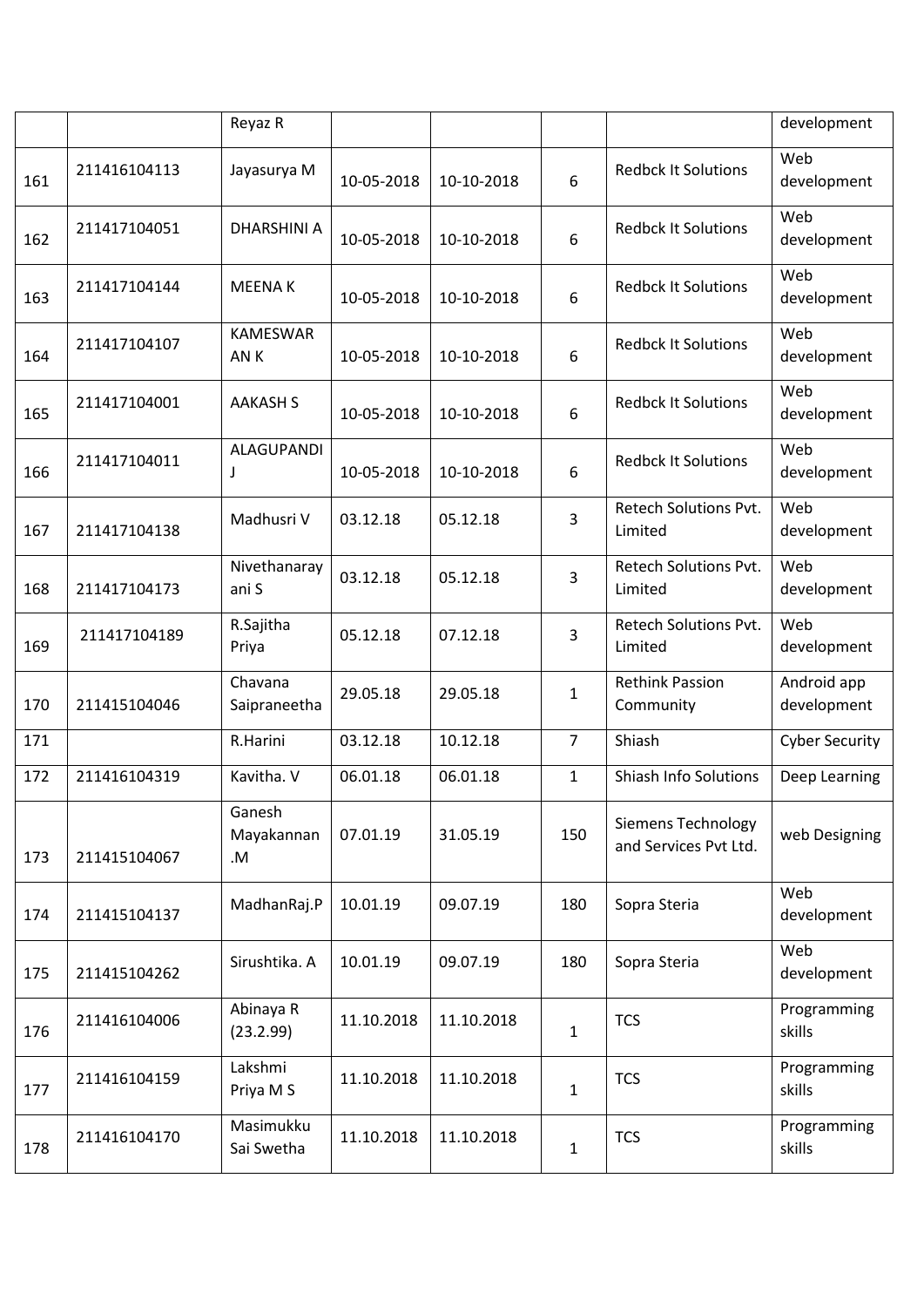| 179 | 211416104056 | Dama<br>Rupesh<br>Kumar                | 11.10.2018 | 11.10.2018 | $\mathbf{1}$   | <b>TCS</b>                           | Programming<br>skills |
|-----|--------------|----------------------------------------|------------|------------|----------------|--------------------------------------|-----------------------|
| 180 | 211416104110 | Jawahar P                              | 11.10.2018 | 11.10.2018 | $\mathbf{1}$   | <b>TCS</b>                           | Programming<br>skills |
| 181 | 211416104124 | Kabilan K                              | 11.10.2018 | 11.10.2018 | $\mathbf 1$    | <b>TCS</b>                           | Programming<br>skills |
| 182 | 211417104066 | <b>GAYATRIKP</b>                       | 11.10.2018 | 11.10.2018 | $\mathbf{1}$   | <b>TCS</b>                           | Programming<br>skills |
| 183 | 211417104108 | <b>KANCHI</b><br><b>RAJU NIKHIL</b>    | 11.10.2018 | 11.10.2018 | $\mathbf{1}$   | <b>TCS</b>                           | Programming<br>skills |
| 184 | 211417104005 | ADDURU<br><b>GOKUL</b><br><b>REDDY</b> | 11.10.2018 | 11.10.2018 | $\mathbf{1}$   | <b>TCS</b>                           | Programming<br>skills |
| 185 | 211417104008 | AJAY S K                               | 11.10.2018 | 11.10.2018 | $\mathbf{1}$   | <b>TCS</b>                           | Programming<br>skills |
| 186 | 211415104081 | Hamsini. A                             | 7.6.2018   | 13.06.18   | $\overline{7}$ | Tcsion                               | App<br>development    |
| 187 | 211415104046 | Chavana<br>Saipraneetha                | 9.6.2018   | 15.06.18   | $\overline{7}$ | <b>Tcsion Training</b><br>Partner    | Machine<br>learning   |
| 188 | 211416104009 | Abishek<br>babu. B                     | 4.7.2018   | 30.10.18   | 116            | Treasureai                           | web<br>development    |
| 189 | 211416104221 | Preethi N                              | 03.12.18   | 08.12.18   | 6              | Tube Investments of<br>India Limited | Material<br>science   |
| 190 | 211416104010 | Affina Sel TV                          | 13.10.2018 | 17.10.2018 | 5              | uniq tecgnologies                    | Programming<br>skills |
| 191 | 211416104019 | Akshaya A                              | 13.10.2018 | 17.10.2018 | 5              | uniq tecgnologies                    | App<br>development    |
| 192 | 211416104116 | Jerome S                               | 13.10.2018 | 17.10.2018 | 5              | uniq tecgnologies                    | Machine<br>learning   |
| 193 | 211417104042 | CHARULATH<br>A K                       | 13.10.2018 | 17.10.2018 | 5              | uniq tecgnologies                    | web<br>development    |
| 194 | 211417104071 | <b>GULLAPALLI</b><br>LAKSHMI<br>SWARAJ | 13.10.2018 | 17.10.2018 | 5              | uniq tecgnologies                    | Programming<br>skills |
| 195 | 211417104026 | <b>ASHWINI K</b>                       | 13.10.2018 | 17.10.2018 | 5              | uniq tecgnologies                    | App<br>development    |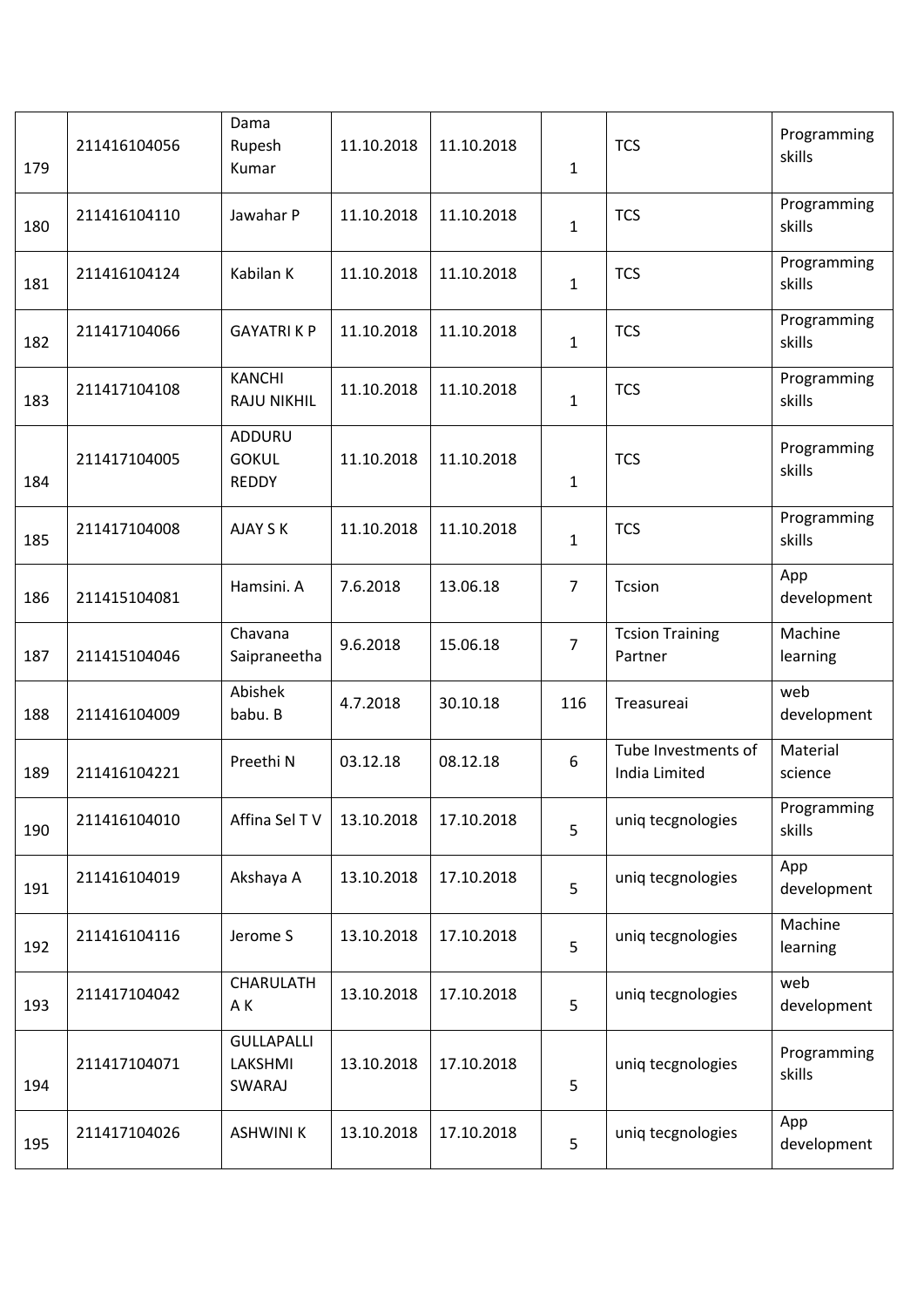| 196 | 211417104268 | SREEYAPU<br><b>REDDY</b><br><b>JITHENDRA</b><br><b>REDDY</b> | 13.10.2018 | 17.10.2018 | 5              | uniq tecgnologies                           | Machine<br>learning   |
|-----|--------------|--------------------------------------------------------------|------------|------------|----------------|---------------------------------------------|-----------------------|
| 197 | 211417104012 | ALAGU<br><b>SRIRAM S</b>                                     | 13.10.2018 | 17.10.2018 | 5              | uniq tecgnologies                           | web<br>development    |
| 198 | 211417104241 | <b>SANTHOSH P</b>                                            | 13.10.2018 | 17.10.2018 | 5              | uniq tecgnologies                           | Programming<br>skills |
| 199 | 211415104156 | Muthukumar<br>avel.M                                         | 03.01.19   | 03.04.19   | 120            | ValueLabs,<br>Hyderabad                     | App<br>development    |
| 200 | 211415104275 | Suruthi.S.K                                                  | 03.01.19   | 03.04.19   | 120            | ValueLabs,<br>Hyderabad                     | Machine<br>learning   |
| 201 | 211415104042 | K.Bragadesh<br>wari                                          | 07.06.18   | 13.06.18   | $\overline{7}$ | Vega Intellisoft                            | web<br>development    |
| 202 | 211415104071 | K.Girija                                                     | 07.06.18   | 13.06.18   | $\overline{7}$ | Vega Intellisoft                            | Programming<br>skills |
| 203 | 211415104041 | L.Blessy<br>Sylvia                                           | 07.06.18   | 13.06.18   | $\overline{7}$ | Vega Intellisoft                            | App<br>development    |
| 204 | 211415104016 | K.Akileshwari                                                | 03.10.18   | 18.03.19   | 180            | Visualbi<br>Solutions(India)<br>Private Ltd | Machine<br>learning   |
| 205 | 211416104004 | Abinaya K                                                    | 07-02-2018 | 07-06-2018 | 5              | wipro                                       | Programming<br>skills |
| 206 | 211416104016 | Akalya G                                                     | 07-02-2018 | 07-06-2018 | 5              | wipro                                       | Programming<br>skills |
| 207 | 211416104158 | Kunkuma<br>Sneha <sub>S</sub>                                | 07-02-2018 | 07-06-2018 | 5              | wipro                                       | Programming<br>skills |
| 208 | 211416104162 | Lavanya S                                                    | 07-02-2018 | 07-06-2018 | 5              | wipro                                       | Programming<br>skills |
| 209 | 211416104181 | Naresh D                                                     | 07-02-2018 | 07-06-2018 | 5              | wipro                                       | Programming<br>skills |
| 210 | 211416104224 | Priyadarsan<br>R V                                           | 07-02-2018 | 07-06-2018 | 5              | wipro                                       | Programming<br>skills |
| 211 | 211416104227 | Raghav<br>Dinesh P                                           | 07-02-2018 | 07-06-2018 | 5              | wipro                                       | Programming<br>skills |
| 212 | 211416104231 | Ram<br>Manikandan<br>R L                                     | 07-02-2018 | 07-06-2018 | 5              | wipro                                       | Programming<br>skills |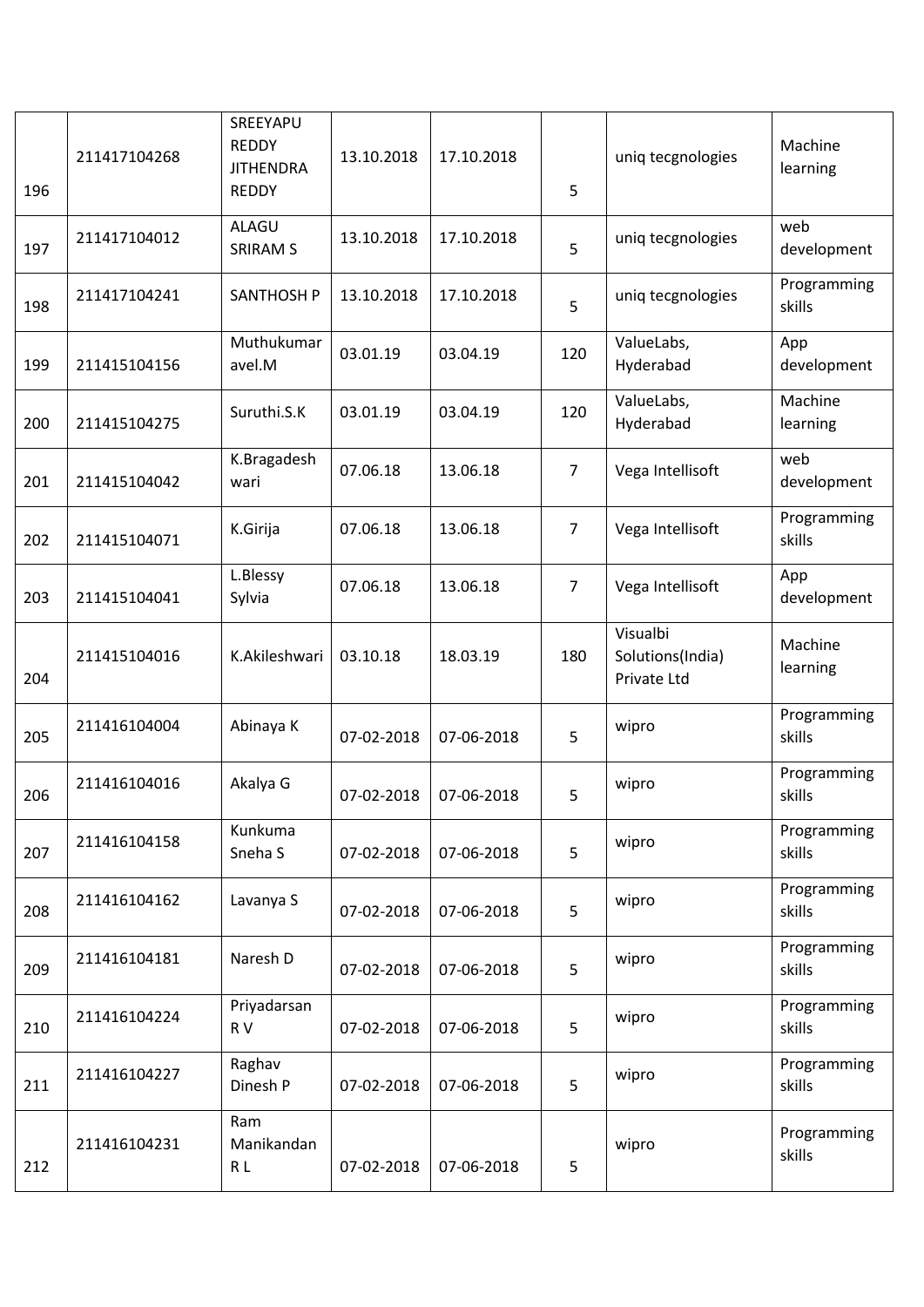| 213 | 211416104111 | Jayakumar R                   | 07-02-2018 | 07-06-2018 | 5            | wipro                                             | Programming<br>skills  |
|-----|--------------|-------------------------------|------------|------------|--------------|---------------------------------------------------|------------------------|
| 214 | 211416104117 | Jerry<br>Johnson              | 07-02-2018 | 07-06-2018 | 5            | wipro                                             | Programming<br>skills  |
| 215 | 211416104118 | Jithesh Babu<br>V             | 07-02-2018 | 07-06-2018 | 5            | wipro                                             | Programming<br>skills  |
| 216 | 211416104160 | Lalitha<br>Paremeshwa<br>ri V | 09.12.18   | 09.12.18   | $\mathbf{1}$ | Zimro Group                                       | Programming<br>skills  |
| 217 | 211416104222 | Preethi P                     | 09.12.18   | 09.12.18   | 1            | Zimro Group                                       | Programming<br>skills  |
| 218 | 211415104052 | Deena<br>Dhayalan.T           | 27.09.19   | 27.01.20   | 180          | Zoho Corporation<br>Pvt Ltd.                      | Programming<br>skills  |
| 219 | 211416104252 | S.Saraswathy                  | 11.06.18   | 14.16.18   | 5            | <b>Bharath Sanchar</b><br>Nigam Ltd,<br>Cuddalore | Training on<br>Telecom |
| 220 | 211417104079 | <b>B.Harini</b>               | 26.11.18   | 30.11.18   | 5            | <b>Bharath Sanchar</b><br>Nigam Ltd, Vellore      | Telecom                |
| 221 | 211416104257 | A. Shaniha<br>Ashmi           | 04.12.17   | 08.12.17   | 5            | BSNL, Nagerkoil                                   | Telecom                |
| 222 | 211416104019 | A.Akshaya                     | 30.06.18   | 30.06.18   | $\mathbf{1}$ | Codebind<br>Technologies                          | Web<br>Development     |
| 223 | 211416104019 | A.Akshaya                     | 26.06.18   | 30.06.18   | 5            | Codebind<br>Technologies                          | Web<br>Development     |
| 224 | 211416104193 | M.Niththila                   | 30.06.18   | 30.06.18   | $\mathbf{1}$ | Codebind<br>Technologies                          | Web<br>Development     |
| 225 | 211416104193 | M.Niththila                   | 21.06.18   | 25.06.18   | 5            | Codebind<br>Technologies                          | Web<br>Development     |
| 226 | 211417104174 | Nivethitha<br>Ravichandran    | 13.06.18   | 13.06.18   | $\mathbf{1}$ | Codebind<br>Technologies                          | Web<br>Development     |
| 227 | 211417104174 | Nivethitha<br>Ravichandran    | 11.06.18   | 15.06.18   | 5            | Codebind<br>Technologies                          | Web<br>Development     |
| 228 | 211417104177 | Palagiri<br>Vaishnavi         | 13.06.18   | 13.06.18   | $\mathbf{1}$ | Codebind<br>Technologies                          | Web<br>Development     |
| 229 | 211417104177 | Palagiri<br>Vaishnavi         | 11.06.18   | 15.06.18   | 5            | Codebind<br>Technologies                          | Web<br>Development     |
| 230 | 211417104173 | S.Nivethanar                  | 13.06.18   | 13.06.18   | $\mathbf{1}$ | Codebind                                          | Web                    |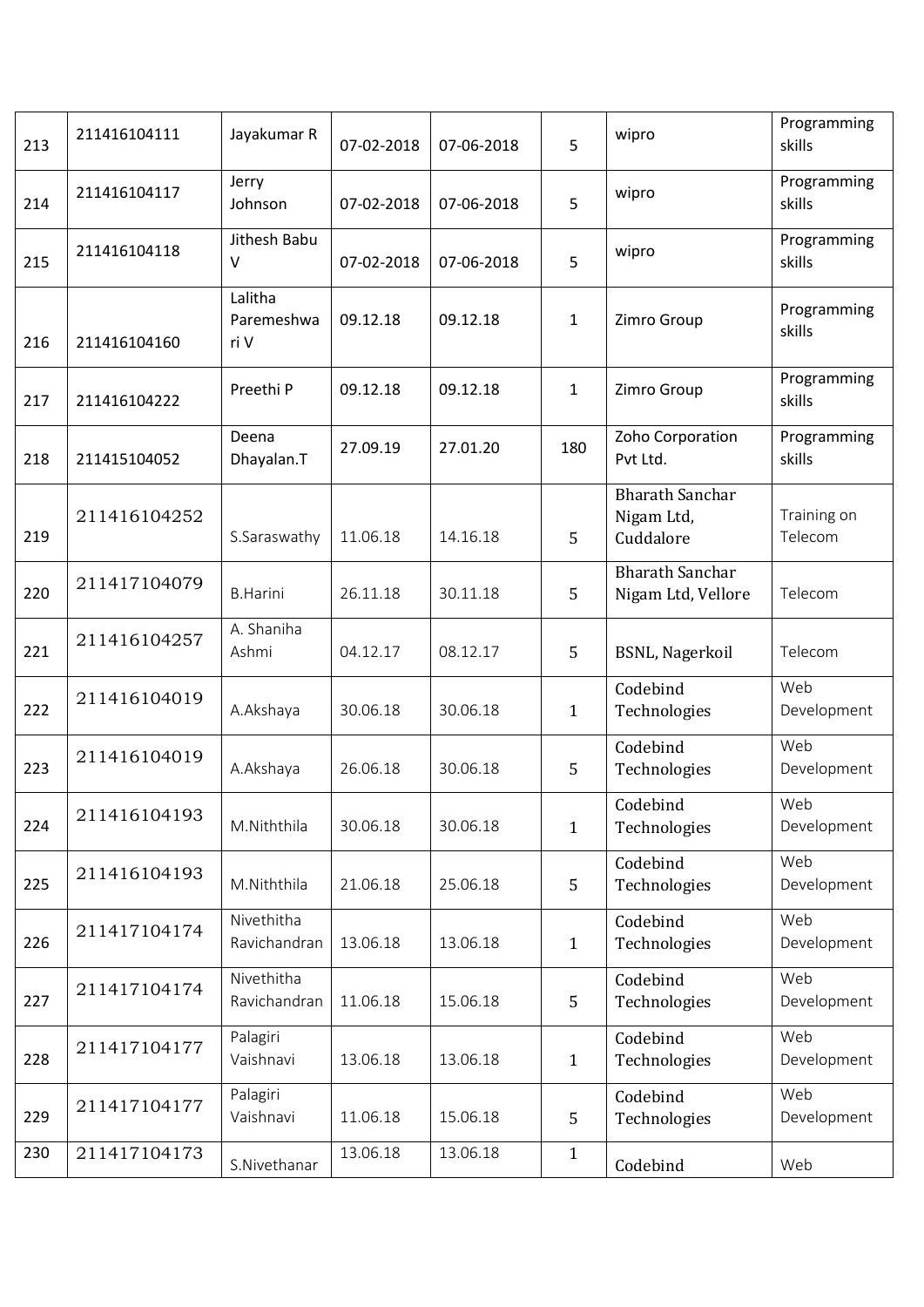|     |              | ayani                      |          |          |                | Technologies                       | Development                |
|-----|--------------|----------------------------|----------|----------|----------------|------------------------------------|----------------------------|
| 231 | 211417104173 | S.Nivethanar<br>ayani      | 11.06.18 | 15.06.18 | 5              | Codebind<br>Technologies           | Web<br>Development         |
| 232 | 211416104255 | G.Sashmitha                | 30.11.18 | 04.12.18 | 5              | Codebind<br>Technologies           | Web<br>Development         |
| 233 | 211416104252 | S.Saraswathy               | 03.12.18 | 07.12.18 | 5              | Codebind<br>Technologies           | Web<br>Development         |
| 234 | 211416104246 | S.Samyuktha                | 03.12.18 | 05.12.18 | 3              | <b>DLK</b> Career<br>Development   | Machine<br>Learning        |
| 235 | 211415104270 | S.Sruthi Sri               | 06.06.18 | 12.06.18 | $\overline{7}$ | Kaashiv Infotech                   | Artificial<br>Intelligence |
| 236 | 211417104174 | Nivethitha<br>Ravichandran | 27.11.18 | 01.12.18 | 5              | Kaashiv Infotech                   | Artificial<br>Intelligence |
| 237 | 211416104122 | M.Junaita<br>Sarah Rachel  | 14.12.18 | 18.12.18 | 5              | Kaashiv Infotech                   | Artificial<br>Intelligence |
| 238 | 211416104019 | A.Akshaya                  | 27.12.18 | 31.12.18 | 5              | Kaashiv Infotech                   | Artificial<br>Intelligence |
| 239 | 211416104061 | R.Deepitha                 | 14.12.18 | 18.12.18 | 5              | Kaashiv Infotech                   | Artificial<br>Intelligence |
| 240 | 211416104078 | Ezhiloviya<br>Chelvan      | 03.12.18 | 07.12.18 | 5              | Kaashiv Infotech                   | Artificial<br>Intelligence |
| 241 | 211417104253 | Shanmugam<br>Mithra.A      | 27.11.18 | 01.12.18 | 5              | Kaashiv Infotech                   | Artificial<br>Intelligence |
| 242 | 211417104198 | M.Preethi                  | 27.11.18 | 01.12.18 | 5              | Kaashiv Infotech                   | Artificial<br>Intelligence |
| 243 | 211417104049 | Devika Vinod               | 25.11.18 | 04.12.18 | 10             | Kaashiv Infotech                   | Artificial<br>Intelligence |
| 244 | 211417104182 | V.Pavithra                 | 25.11.18 | 29.11.18 | 5              | Kaashiv Infotech                   | Artificial<br>Intelligence |
| 245 | 211417104167 | M.Nisha                    | 27.11.18 | 01.12.18 | 5              | Kaashiv Infotech                   | Artificial<br>Intelligence |
| 246 | 211417104161 | Navanisha                  | 25.11.18 | 29.11.18 | $\overline{5}$ | Kaashiv Infotech                   | Artificial<br>Intelligence |
| 247 | 211418104225 | S.Sandra                   | 21.05.19 | 25.05.19 | 5              | Kaashiv Infotech                   | Artificial<br>Intelligence |
| 248 | 211415104091 | R.A.Harshini               | 11.06.18 | 22.06.18 | 12             | Oil and Natural Gas<br>Corporation | system admin               |